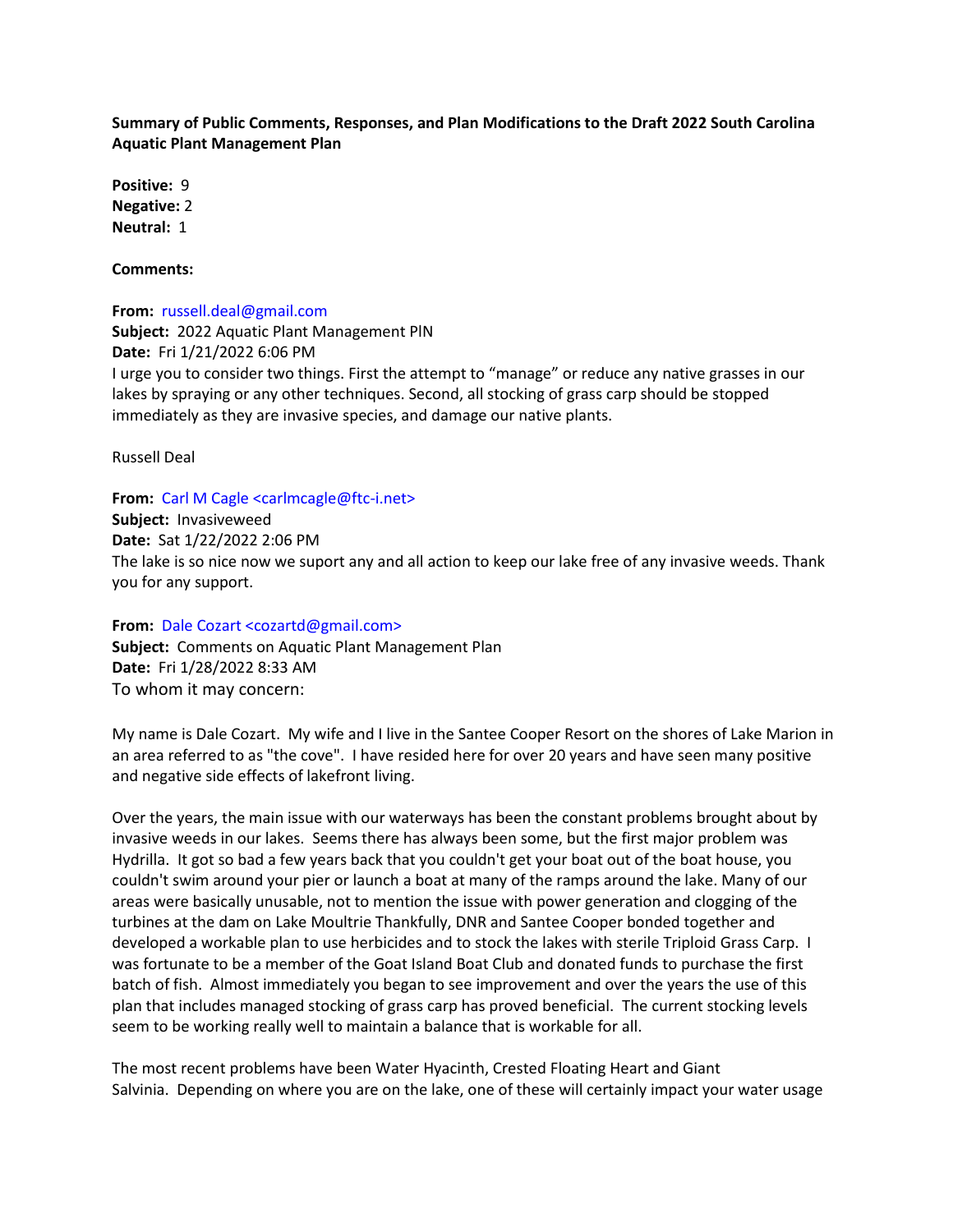whether it be fishing or just recreational boating. Living on "the cove" many times these invasive weeds float down the river channel and seem drawn into the cove where they flourish. Thankfully DNR and Santee Cooper are aware of the problem and do their very best to eliminate the problem and keep our waterways clear.

I am aware that some certain pockets of interest prefer the weeds be left alone to enhance fishing and duck hunting. I'd remind them that the lakes were famous for fishing long before any invasive weeds were present and have always been a haven for duck hunters. Many of these are so called outsiders who travel here purely for entertainment and will continue to do so. Homeowners and local resident tax payers are those who have the most at risk should the weeds be allowed to grow uncontrolled. Over time the lakes will become less and less usable for recreational boaters and home values will plummet. Not good for the local populace.

I highly recommend the SC Aquatic Plant Management Council approve the proposed plan submitted by SC DNR. Continued controlled spraying of herbicides and a scientific approach to stocking levels of triploid grass carp will keep our lakes in pristine condition for all to use while keeping water quality high and clear for power generation needed by all.

Thank you for the opportunity to respond.

Dale Cozart 306 Broad River Drive Santee, SC 29142 843 697-2103

**From:** h stafford <sloopchannel@gmail.com>

**Subject:** Aquatic Plant Management **Date:** Sun 1/30/2022 11:49 AM Good Day Julie, A couple of suggestions for the aquatic plant management program would be:

a) publish some additional articles in the SCDNR wildlife magazine regarding invasive species. b) with the explosive building in South Carolina along with wildlife displacement a study should be started about how wildlife can be managed as they are displaced to curtail the spread of invasive species.

c) a member of the US Coast Guard should be appointed to the aquatic plant management council regarding ballast water management.

Hopefully my suggestions will help strengthen the Aquatic plant management program and protect our beautiful state.

Glenn Stafford 15 Tippecanoe Street Simpsonville SC 29680 864-320-6100

From: Justin Nawrocki <justin.nawrocki@upl-ltd.com> **Subject:** Santee Cooper Chain of Lakes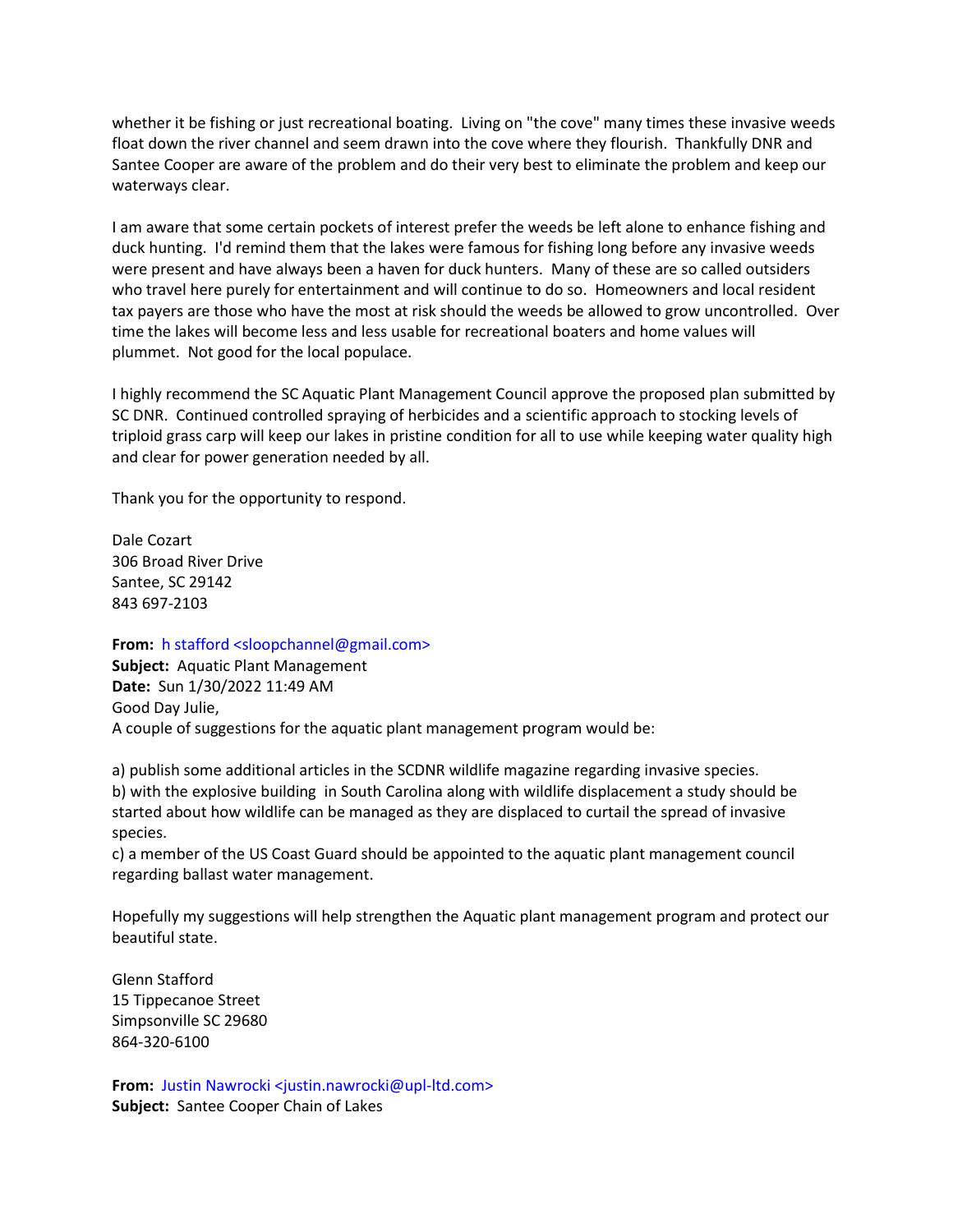### **Date:** Thu 2/3/2022 2:49 PM

I have the privilege of working with many Santee Cooper employees while researching aquatic plant management on Lake Marion and Moultrie during my graduate student years. The employees are knowledgeable about the system, plants and management practices to control both invasive and nuisance plants and algae. They are tasked to not only look after the ecological well-being of the system, for sportsman, but also preserve the anthropocentric interests of producing energy that undoubtedly positively affect significantly more people than the sportsman using the system. The 10,000 grass carp being proposed to help combat the hydrilla growth in the system is a cost effective control measure for an invasive species that has been shown to secondarily kill waterfowl by hosting toxic cyanobacteria (AVN). The desires of a few should not outweigh the need of the many.

Thanks you,

Justin Nawrocki Ph.D. Territory Manager – Aquatics (919) 429-2185

#### **From:** Debra Gleaton <debgleaton@yahoo.com>

**Subject:** Invasive Weeds

**Date:** Thu 2/10/2022 10:12 AM

I remember the time that hydrilla almost destroyed Lake Marion and clogged up the turbines at Jefferies Power Station. It was awful. I have lived on the shores of Lake Marion for over 20 years and have been coming to my parents home since 1979. SanteeCooper in partnership with SCDNR has done an outstanding job of finding a balance that supports recreation, fishing and hunting on Lake Marion. I fully support the 2022 plant management plan to control invasive plants and encourage the growth of naive vegetation.

Debra Gleaton Summerton, SC

### **From:** Kayla Horton <kaylahorton2009@gmail.com>

**Subject:** Invasive Weed Plan **Date:** Tue 2/15/2022 9:35 AM

I grew up hunting and fishing the Santee Cooper lakes back in the late 70's and 80's. I have many fond memories of being on the lakes with my family. I recently have started taking my boys to the lakes to do the same things as I did once upon a time. What an incredible experience we had. The lakes have changed so much during the last 30 to 40 years which makes sense. Some of my old fishing holes were no longer productive like they once were. It took us some time to find the fish, mainly crappie, but when we did it was incredible fishing. Now my boys will have their own fishing holes and memories from the lakes. There was tons of vegetation in the lake to hold bait fish. The catfishing in the canal was great as well. We caught flatheads and blues mostly. I would like to thank both Santee Cooper and the SC Department of Natural Resources for the job they have done for me and my family to be able to have such great experiences on this natural resource. There is no doubt the lakes have changed but in my opinion they have changed for the better. I support the management plan as written and would like to encourage both organizations to continue to manage the lakes for conservation and preservation.

CT Horton 864 561-3640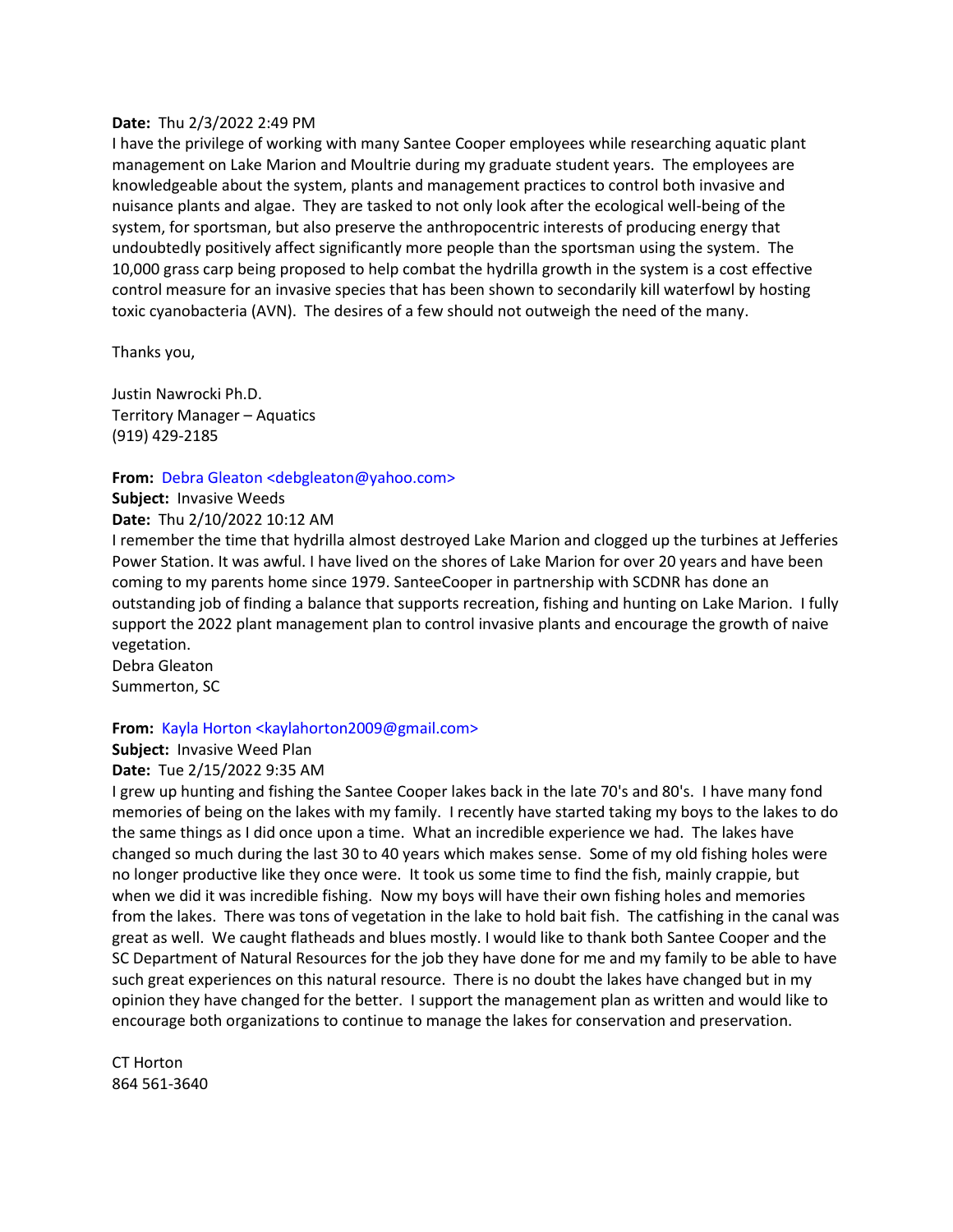**From:** Megan Striegel <mstriegel@pestfacts.org> **Subject:** Comments on 2022 Aquatic Plant Management Plan **Date:** Wed 2/16/2022 2:14 PM (text of letter attached to email) February 16, 2022 Ms. Julie Holling South Carolina Aquatic Plant Management Council Chair Re: Draft 2022 South Carolina Aquatic Plant Management Plan

Dear Ms. Holling:

Thank you for the opportunity to submit comments on South Carolina's 2022 Aquatic Plant Management Plan. RISE (Responsible Industry for a Sound Environment) ® represents the manufacturers, formulators, distributors, and other industry leaders involved with specialty pesticides and fertilizers. Our members' products and services are vital to protecting public health and the environment, making safe places to live, work, and play.

Appropriate control and management of invasive species is important, as invasive aquatic plants can choke out native plants in our natural environment and lead to a loss of biodiversity. Invasive and nuisance aquatic plants can also impede navigation, diminish flood control capabilities, and negatively impact recreational areas.

The focus of our comments is on the Santee Cooper Lakes' aquatic plant management plan, and the complete utilization of integrated pest management (IPM) to balance the interest of all lake users by managing the threat of invasive species. We recognize the importance to use all available tools in the effective management of invasive species.

IPM is a sustainable approach to managing pests by combining biological, cultural, physical, and chemical tools in a way that minimizes health and environmental risks. It is site and pest specific, where aquatic managers consider all relevant control tactics and locally available resources. All these methods are an integral part of managing invasive species. Controlling invasive species with only one control method can be less effective and costly, therefore, it's important for all methods to be available and used when necessary.

We support the 2022 South Carolina Aquatic Plant Management Plan, and Santee Cooper Lake's use of IPM to control harmful invasive species in both Lake Marion and Lake Moultrie. Timely and effective aquatic weed management is vital to ecosystem and species health. We respectfully ask the Department to approve the 2022 Aquatic Plant Management Plan as written.

Respectfully submitted, Megan Striegel Staff Liaison, Aquatics Committee RISE (Responsible Industry for a Sound Environment) 4201 Wilson Boulevard Arlington, VA 22203 mstriegel@pestfacts.org

**From:** Susan Welch <susan.welch1959@gmail.com>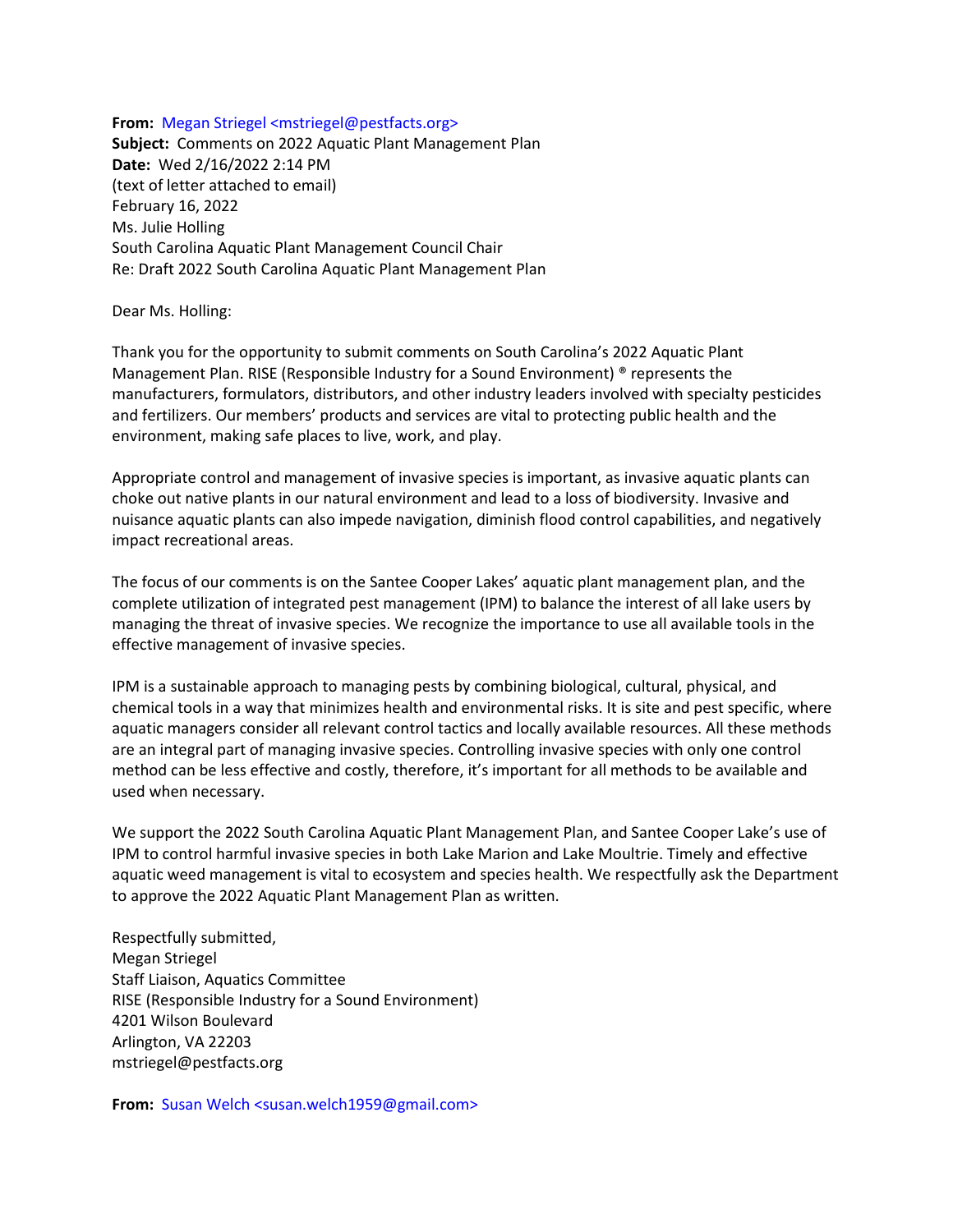**Subject:** Santee Cooper Lakes **Date:** Mon 2/21/2022 5:14 PM I totally agree with the plan as it is written! We rely on the experts to know what is best! Thank you Susan V. Welch Moncks Corner SC

#### **From:** Rosa Lee Deavers <cofcgal@gmail.com>

**Subject:** Support for the draft

**Date:** Mon 2/21/2022 7:53 PM

I support the draft proposal for the SC Aquatic Plant Management Plan. We do not need anymore studies to follow to science. They do a great job of proving the case and I support all of their hard work. Please vote in favor of the plan.

Thanks, Rosa Lee Deavers

## **From:** Carl Bussells <carl.bussells@gmail.com>

**Subject:** APC Management Plan Comment

## **Date:** Mon 2/21/2022 10:00 PM

For several years, council members have done a wonderful job of providing thoughtful discussion and making science-based decisions. Undoubtedly the issue that has brought the most contention to the table in years past is the stocking rate of grass carp in the Santee Cooper System, and the resulting spikes in hydrilla growth followed by mass stockings have left all parties disappointed. Carp stocking is, and always should be a method that is used very carefully. In time, a reduction in the annual maintenance stocking numbers is certainly an option, but that should be entirely based on the science brought to the table by council members including aquatic plant surveys, grass carp research, tournament results, and data collection, and the council should continue to be cautious of uninformed anecdotes.

It is understandable to argue that Hydrilla has benefits; it provides a rapidly growing waterfowl forage, harbors a variety of aquatic organisms, and is generally productive for bass fishing - but the benefits absolutely do not outweigh the consequences - especially in the shallow, nutrient-rich waters of the Santee Cooper Lakes. Hydrilla grows and spreads at an exponential rate which inevitably creates monocultures, crowds out native species, impedes navigation, blocks boat ramps, and in the early 90's, caused one of the largest fish kills in the history of the state by clogging the intake at the St. Stephen Hydro.

It is important to note that even with the addition of 10,000 grass carp in 2022, the standing population of grass carp in the system is decreasing, and the goal that the council has strived to achieve is to gracefully and carefully decrease that standing population to find the delicate balance between hydrilla control and allowing the native plants to thrive.

I can personally attest that the Santee Cooper lake management team wants nothing more for our lakes than a thriving, diverse, productive ecosystem, and we are acutely aware that the cornerstone of an ecosystem is a robust assemblage of native aquatic plants. A kneejerk decision to halt stocking for a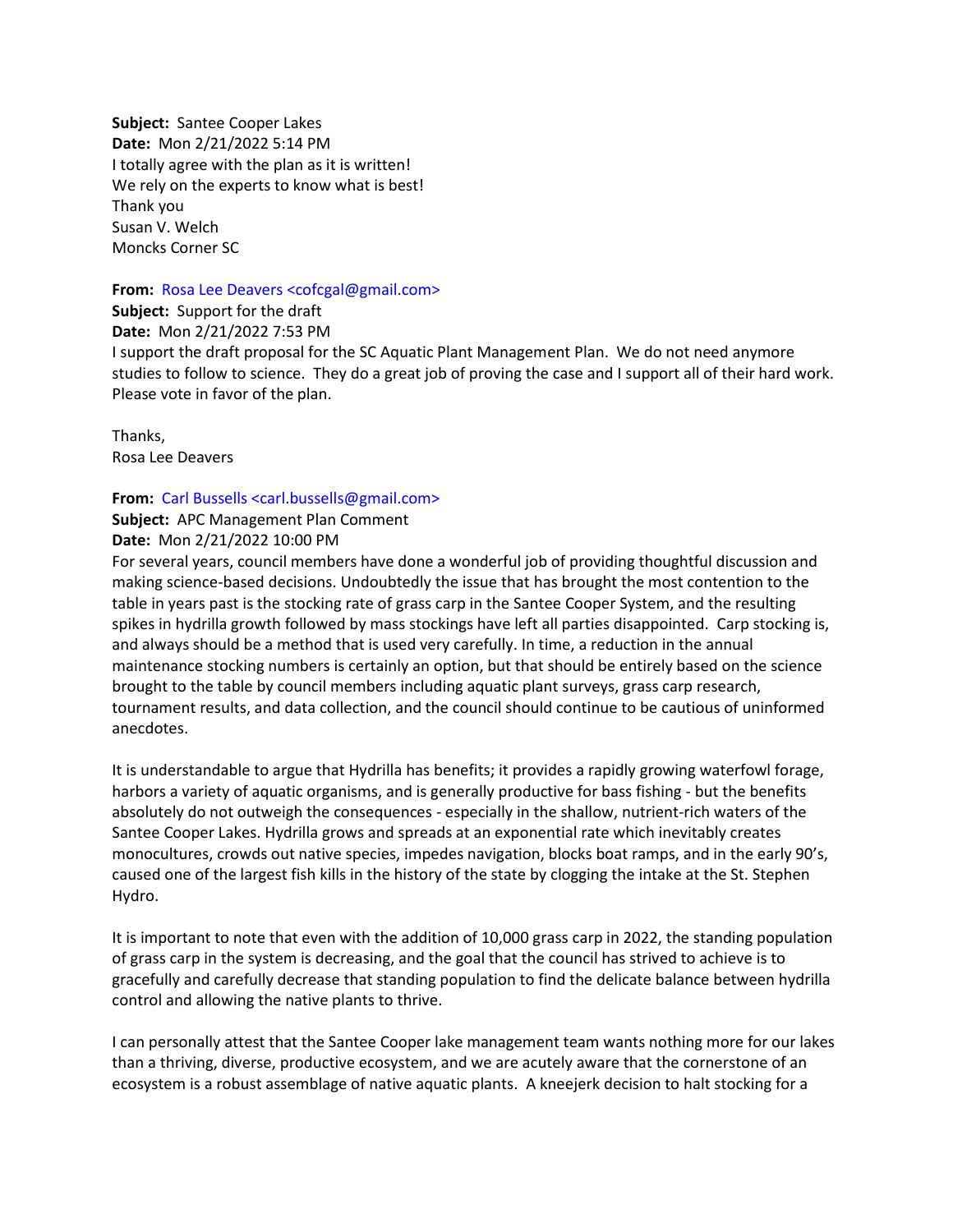year is a slippery slope that will inevitably lead to repeating history with spikes in hydrilla growth and detrimental mass-stocking events.

I believe the council has worked successfully and in unison for too many years to give in to a nonsequitur, impulsive decision to halt stocking for a year, and I support the plan as written.

Sincerely, Carl Bussells

**From:** Santee Cooper Country <jpowell@ntinet.com> **Subject:** SC aquatic management program **Date:** Tue 2/22/2022 3:58 PM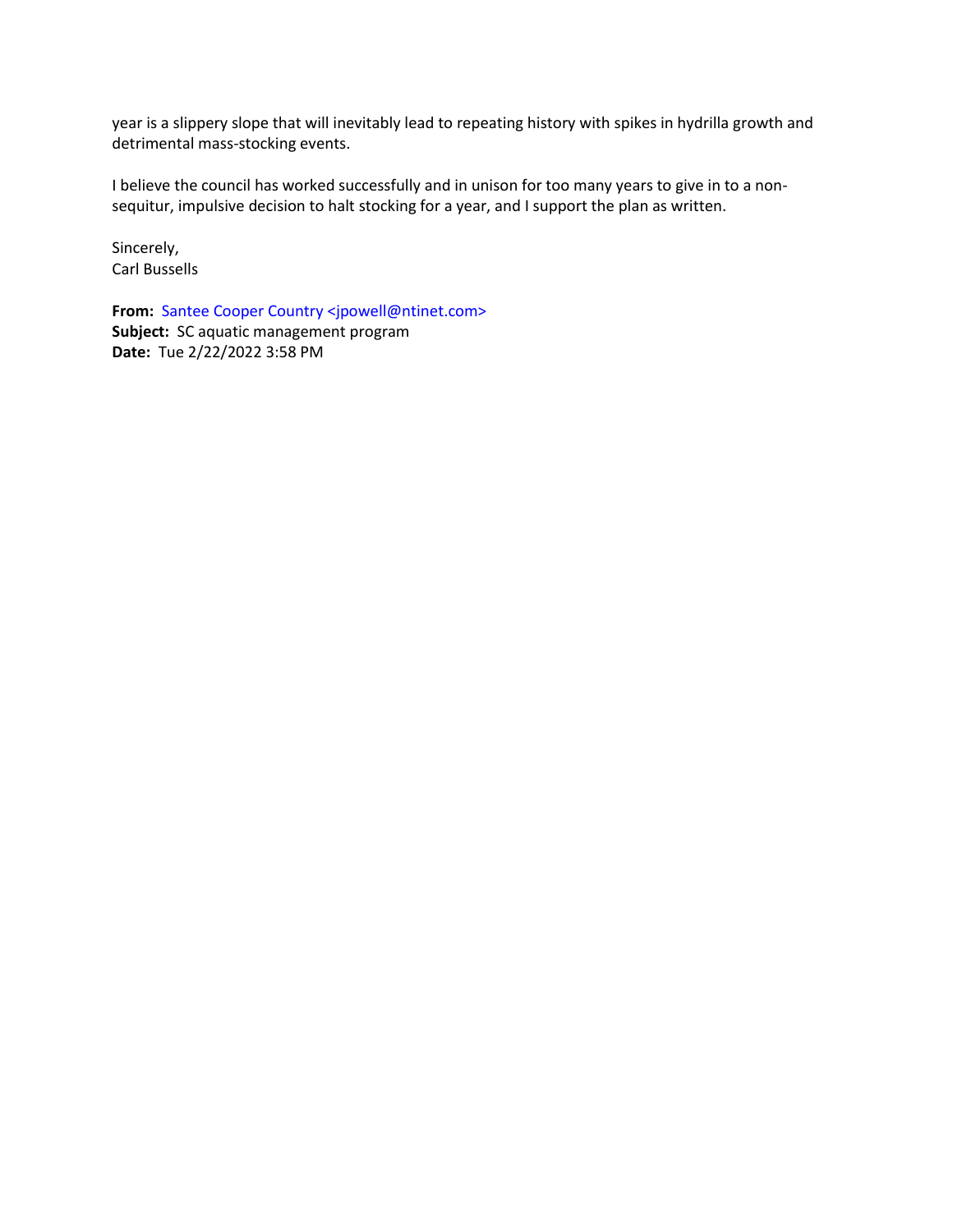

Santee Cooper Counties Promotion Commission - P.O. Drawer 40, Santee, SC 29142 (803) 854-2131 - Outside South Carolina & Canada 1-800-227-8510 - Fax (803) 854-3906

February 22, 2022

The Santee Cooper Counties Promotion Commission supports the continued stocking of tripoid grass carp as a best management practice in controlling hydrilla on the Santee Cooper lakes. Biological control is, in our opinion, a much better option than herbicides. It appears from our observation and from comments we receive from fishermen, property owners and yearly tourists that the maintenance stocking of grass carp has reduced hydrilla and allowed for the return of our native submersed and emergent vegetation.

The Santee Cooper Counties Promotion Commission was created by the South Carolina General Assembly to "improve, enlarge, increase and otherwise enhance recreation and development in the area around the Santee Cooper lakes in the counties of Berkeley, Calhoun, Clarendon, Orangeburg and Sumter. The Santee Cooper lakes were ranked 3rd in the nation and 1st in the Southeast in 2021 by BASSMASTER. We believe the best way to maintain our lakes and enhance their status as a major tourist attraction and economic engine for our counties is to balance the interest of all lake users. Managing invasive species is critical to water quality. We highly support the current method of stocking grass carp.

Santee Cooper Counties Promotion Commission

Alfred H. Kelley, Chariman

Promoting tourism and recreation in Berkeley, Calhoun, Clarendon, Orangeburg & Sumter Counties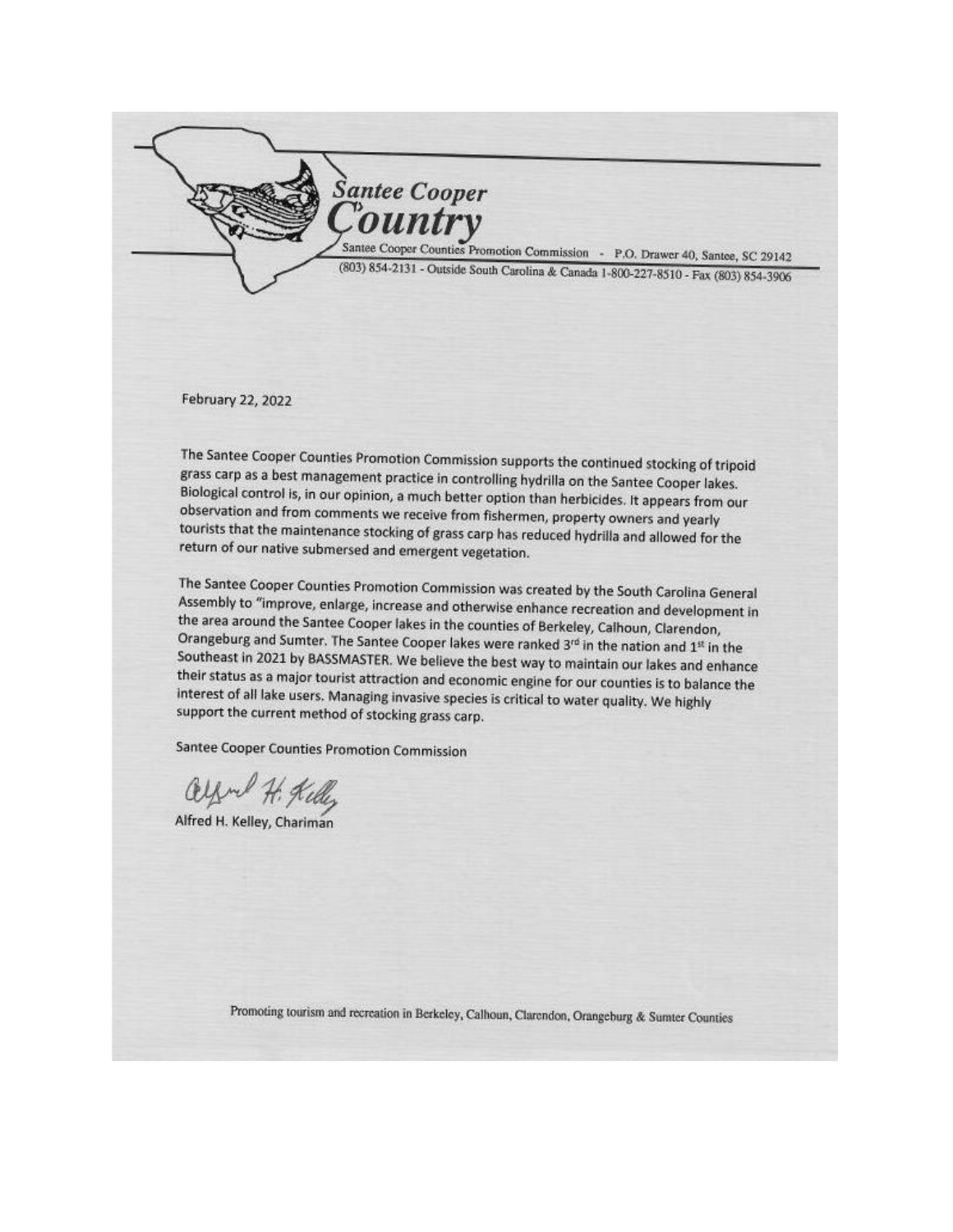#### **From:** Jane Ochsenbein <*icducati@msn.com>*

**Subject:** Opposition to the SCDNR Aquatic Invasive Species Management Plan **Date:** Tue 2/22/2022 7:28 PM I would like to submit a public comment opposing the SCDNR Aquatic Invasive Species Management Plan for 2022

SCDNR is not following their mission and vision statement or core values with their Aquatic Invasive Species Management Plan. From SCDNR- "Our vision for South Carolina is an enhanced quality of life for present and future generations through improved understanding, wise use, and safe enjoyment of healthy, diverse, sustainable and accessible natural resources. Our vision for the DNR is to be a trusted and respected leader in natural resources protection and management, by consistently making wise and balanced decisions for the benefit of the state's natural resources and its people."

I, along with many outdoor businesses and recreational users of SC public waterways are being negatively impacted by SCDNR's Aquatic Invasive Species Management Plan. A cocktail of herbicide chemicals are sprayed during peak water use season. My family business, along with others are forced to close on short notice, cancel tours, refund revenue & stay off the water for weeks. When businesses do reopen, the environment has seriously degraded, with dead areas and rotting plants. We see wading birds, herons, egrets, and wood storks standing in dying chemical laden vegetation, fishing. We see osprey, eagles, hawks, and endangered swallow-tailed kites eating fish from the river after spraying. We are seeing a drastic decrease in wildlife populations, particularly snakes, turtles, and frogs and birds. Dragonflies and insect numbers decrease noticeably after spraying. The closures from spraying have a much bigger negative impact on recreational users than the limited amount of invasive aquatic vegetation in many places, which does have positive impacts on water quality and provides food & habitat for wildlife. These same recreational users would volunteer for manual removal events to eliminate the need for chemical treatment and related costs in many locations.

SC state plans are not available on the SCDNR website and there is no link for public comments. The plans are vague in direction and justification, lack clear long-term goals, and focus primarily on toxic chemical spraying treatment methods. Mechanical and manual control methods are never included in annual plans. Very limited if any public notice is given for spray schedule. State law requires areas to be clearly marked for the public to avoid until safe, we've never seen a sign at boat landings and had an airboat spray right past us as we loaded kayaks at the landing. Annual wildlife surveys are not being disclosed, impact considerations are minimized. Plans are based on previous year assessments, not current conditions, minimal alterations between flood or drought years, even though conditions have changed radically. These plans are not fully based in independent research, they are guided by an organization of companies that profit off the plan, the **SC Aquatic Plant Management Society**, creating a lack of trust in these plans, goals and outcomes. Ho is this a wise and balanced outcome?

Outdated scientific data is being used to show minimal impacts. There is no independent outside evaluation of the plan. Current peer reviewed data shows these chemicals create many problems- The science showing direct negative impacts from bromide and Glyphosate in fish, reptiles, birds, and large mammals like manatees is not a consideration in the plan. All chemicals being used are being found to have negative impacts far beyond initial approval studies being used in the plan. Outdated data is being used to dismiss claims of harm and continue with the same plan, year after year.

Here are just some of the negative impacts of herbicide spray treatment methods-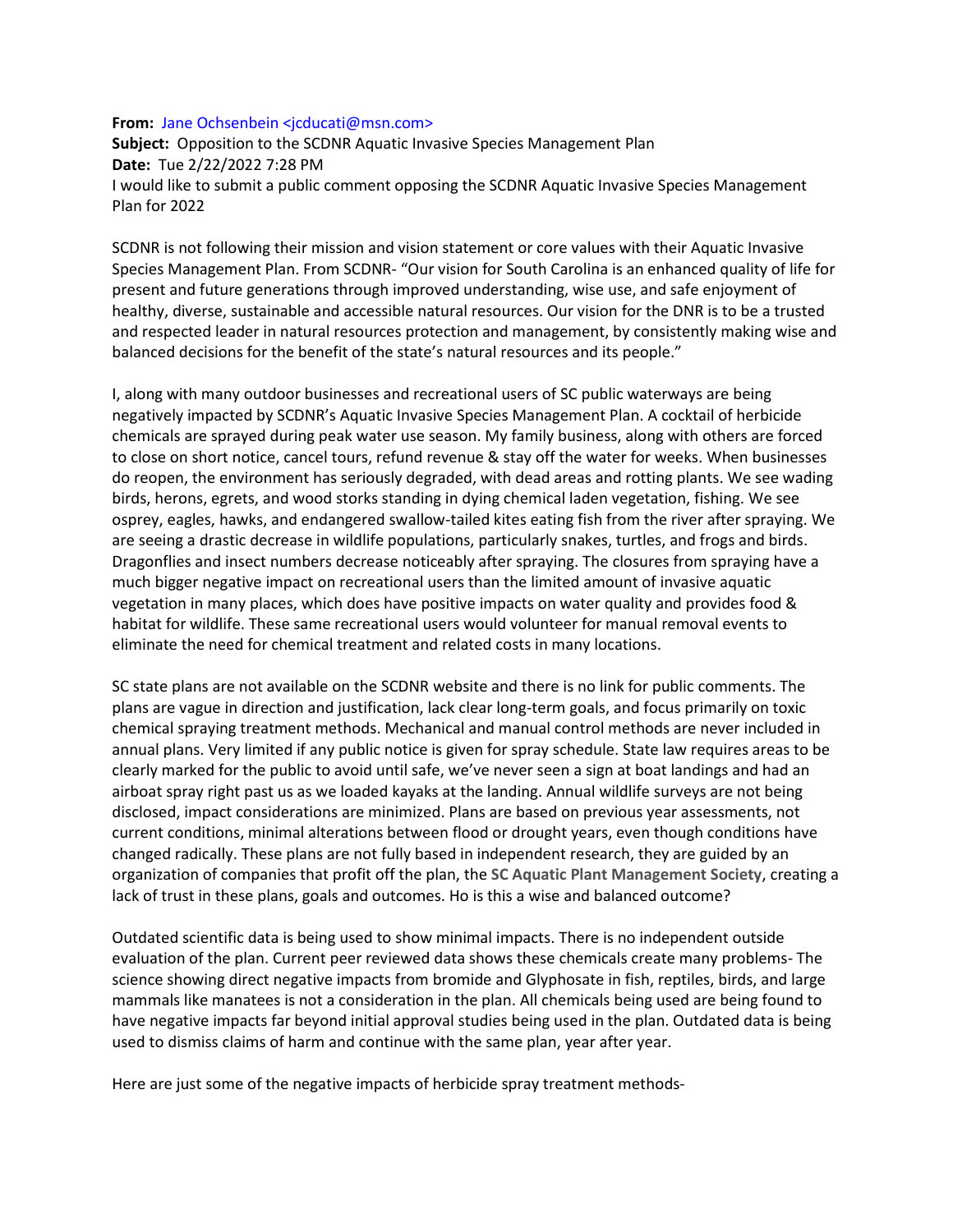Tens of thousands of lost revenue to small businesses from forced closures for safety. Loss of local tax revenue. Loss of regional tourism. Loss of recreational use for safety closures.

**It damages or kills native plants and wildlife**: Although some of the herbicides are designed to be selective towards non-native plant species, when those non-native plants die, their decaying matter often smothers native species and prevents photosynthesis. The decaying plants also release an abundance of nutrients that create an environment much more conducive to non-native species, which have higher nutrient requirements than native species. Kill all wide spectrum herbicides that have severe impacts on native vegetation are being used.

**Aquathol K**- according to their own label. "This pesticide is toxic to mammals. Treatment of aquatic plants can result in oxygen loss from decomposition of dead plants. This loss can cause fish suffocation. Water bodies containing very high plant density should be treated in sections to prevent suffocation of fish." [https://www3.epa.gov/pesticides/chem\\_search/ppls/070506-00176-20150423.pdf](https://www3.epa.gov/pesticides/chem_search/ppls/070506-00176-20150423.pdf)

**Herbicides fuel toxic algae blooms**, which have become so bad that SCDHEC now has an app for reporting & tracking.

[https://ohioseagrant.osu.edu/news/2009/fe052/researchers-study-roundup-as-possible-cause-harmful](https://ohioseagrant.osu.edu/news/2009/fe052/researchers-study-roundup-as-possible-cause-harmful-algal)[algal](https://ohioseagrant.osu.edu/news/2009/fe052/researchers-study-roundup-as-possible-cause-harmful-algal)

**Herbicide Selection Promotes Antibiotic Resistance in Soil Microbiomes**-

<https://academic.oup.com/mbe/article/38/6/2337/6133234>

**Diquat dibromide is causing Vacuolar myelinopathy in a growing number of species** The latest research is showing Bromide as the culprit in Eagle deaths across the southeast and the condition is found in other species. Vacuolar myelinopathy (VM) is a neurological disease characterized by widespread vacuolization in the white matter of the brain. Study summary- "Notably, integrated chemical plant management plans to control H. verticillate should avoid the use of bromide-containing chemicals (e.g., diquat dibromide). AETX is lipophilic with the potential for bioaccumulation during transfer through food webs, so mammals may also be at risk. Increased monitoring and public awareness should be implemented for A. hydrillicola and AETX to protect both wildlife and human health." <https://news.uga.edu/international-investigation-discovers-bald-eagles-killer/> <https://pubmed.ncbi.nlm.nih.gov/33766860/>

Hydrilla and AVM-affected watersheds in the U.S. southeast include Lake Waccamaw and Lake Murray [https://www.google.com/maps/d/viewer?mid=1Y6yVIj\\_S](https://www.google.com/maps/d/viewer?mid=1Y6yVIj_S-z7ziIfzjSmI8YRez8Q&ll=33.55055693992773%2C-75.78906563132708&z=6)[z7ziIfzjSmI8YRez8Q&ll=33.55055693992773%2C-75.78906563132708&z=6](https://www.google.com/maps/d/viewer?mid=1Y6yVIj_S-z7ziIfzjSmI8YRez8Q&ll=33.55055693992773%2C-75.78906563132708&z=6)

**Glyphosate was present in 55.8% of the sampled Florida manatees' plasma.** Based on study results, Florida manatees were chronically exposed to glyphosate and AMPA, during and beyond the glyphosate applications to sugarcane, possibly associated with multiple uses of glyphosate-based herbicides for other crops or to control aquatic weeds. We have manatees in our SC waterways being exposed. [https://www.sciencedirect.com/science/article/pii/S0160412021001185#:~:text=Glyphosate%20was%2](https://www.sciencedirect.com/science/article/pii/S0160412021001185#:~:text=Glyphosate%20was%20present%20in%2055.8,the%20sampled%20Florida%20manatees) [0present%20in%2055.8,the%20sampled%20Florida%20manatees'%20plasma.&text=This%20chronic%2](https://www.sciencedirect.com/science/article/pii/S0160412021001185#:~:text=Glyphosate%20was%20present%20in%2055.8,the%20sampled%20Florida%20manatees) [0exposure%20in%20Florida,red%20tide%20or%20cold%20stress](https://www.sciencedirect.com/science/article/pii/S0160412021001185#:~:text=Glyphosate%20was%20present%20in%2055.8,the%20sampled%20Florida%20manatees)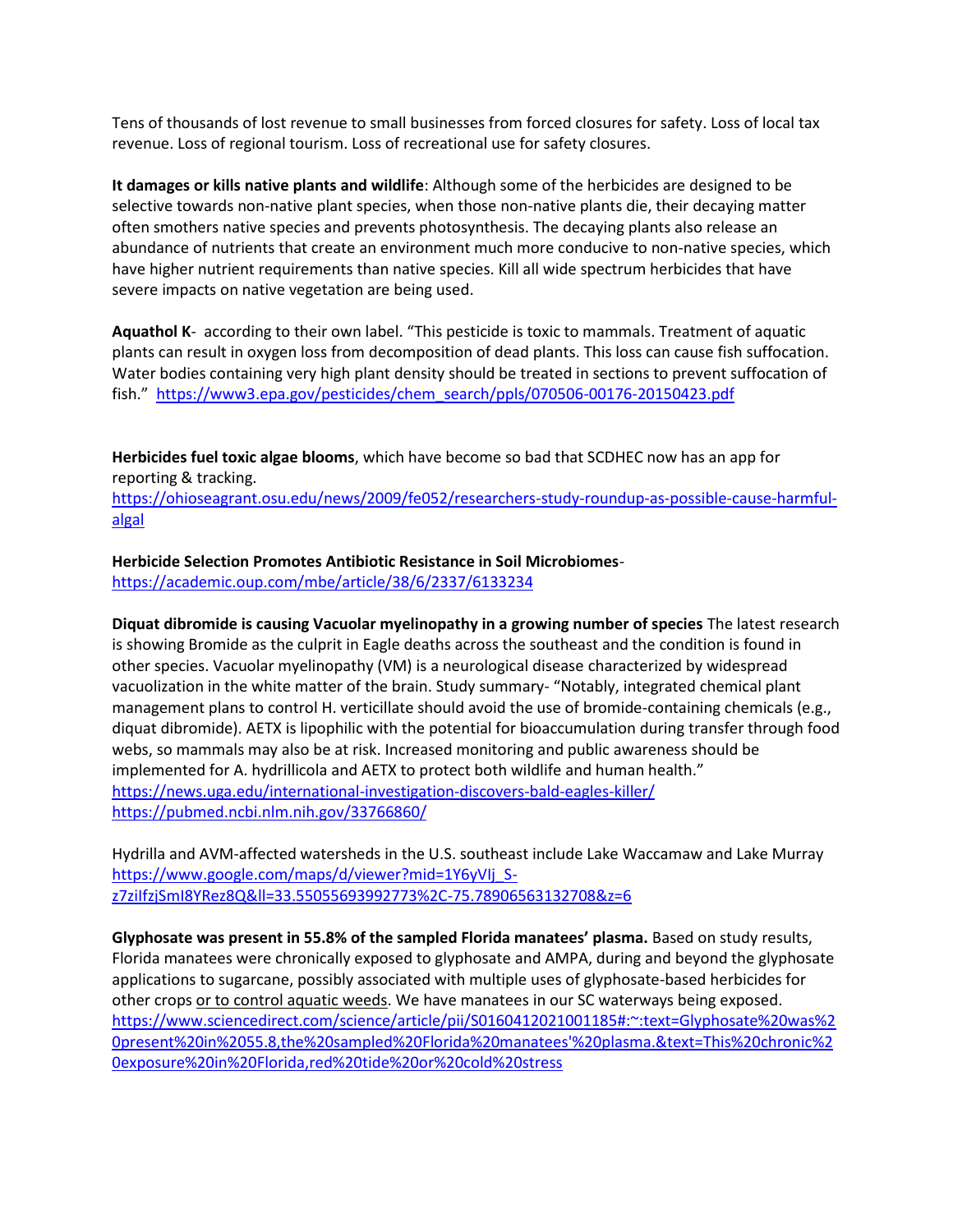**2,4-D generally has moderate toxicity to birds and mammals**, is slightly toxic to fish and aquatic invertebrates[. https://www.epa.gov/ingredients-used-pesticide-products/24-d](https://www.epa.gov/ingredients-used-pesticide-products/24-d)

**Human Health concerns:** A major concern due to lack of public notice. The main ingredient in the herbicide that is being used for aquatic plant spraying is glyphosate—a chemical increasingly linked to cancer according to a growing number of studies.

The impact reaches hundreds of thousands of acres statewide, with aquatic spray hitting soil and transmitted by water, tidal freshwater pushes contaminated plants on land at high tide. Many have a half-life of 2-10 weeks in water, but years in soil. This doesn't just disappear in a few weeks, it builds up, every year.

**Millions of tax dollars are spent**, and thousands of gallons of chemicals are being sprayed on SC waterways to remove a beneficial plant that has been part of the ecosystem for over 100 years. Alternative, more sustainable management methods need developed and implemented. Water hyacinth is proven to remove heavy metals, sewage and contaminants from water. It provides habitat for fish and a variety of macroinvertebrates. It provides food for manatees and wading birds, can been managed manually if done early in the season or over winter before growth restarts. Mechanical for large areas, with collection. There is a growing demand for this plant, textile, paper, fish food, fertilizer, compost or biogas uses are an option if not chemically treated.

<https://link.springer.com/article/10.1007/s11356-020-09221-1> <https://www.ajol.info/index.php/jasem/article/view/57834>

The clear and proven negative impacts and risks are not included as considerations in this management plan, making it impossible to achieve even the loosely defined goals. While these same chemicals are impacting our environment from agriculture and industrial sources, SCDNR is choosing to add tons more, compounding these issues. The reliance on using the same ineffective methods and plans annually are having severe impacts on our environment, wildlife, and economy. I respectfully ask that this, and future plans follow SCDNR's mission and core values, taking into consideration the most recent science, use wise and balanced decisions, and consider the sustainability factor. The current plan does not reduce or eliminate the problems caused by invasive plant treatment with tons of toxic chemicals dumped into our waterways by state officials every year.

Sincerely, Jane Ochsenbein Myrtle Beach SC

# **Response:**

### **1) Grass carp stocking objections.**

All triploid (sterile) grass carp stocked in South Carolina waters, private or public, are required to be tested to ensure they are triploid before being released. This is done to prevent breeding, which has caused problems with other carp species in other states. If the load being tested shows any evidence that all the fish are not triploid, the whole load is either dumped in a pit at the test site or escorted back to the state line by law enforcement.

Maintenance stocking of carp in public lakes which have *Hydrilla*, even if there are low acreage numbers or it is mixed in with native vegetation and not easily observable, is being done to ensure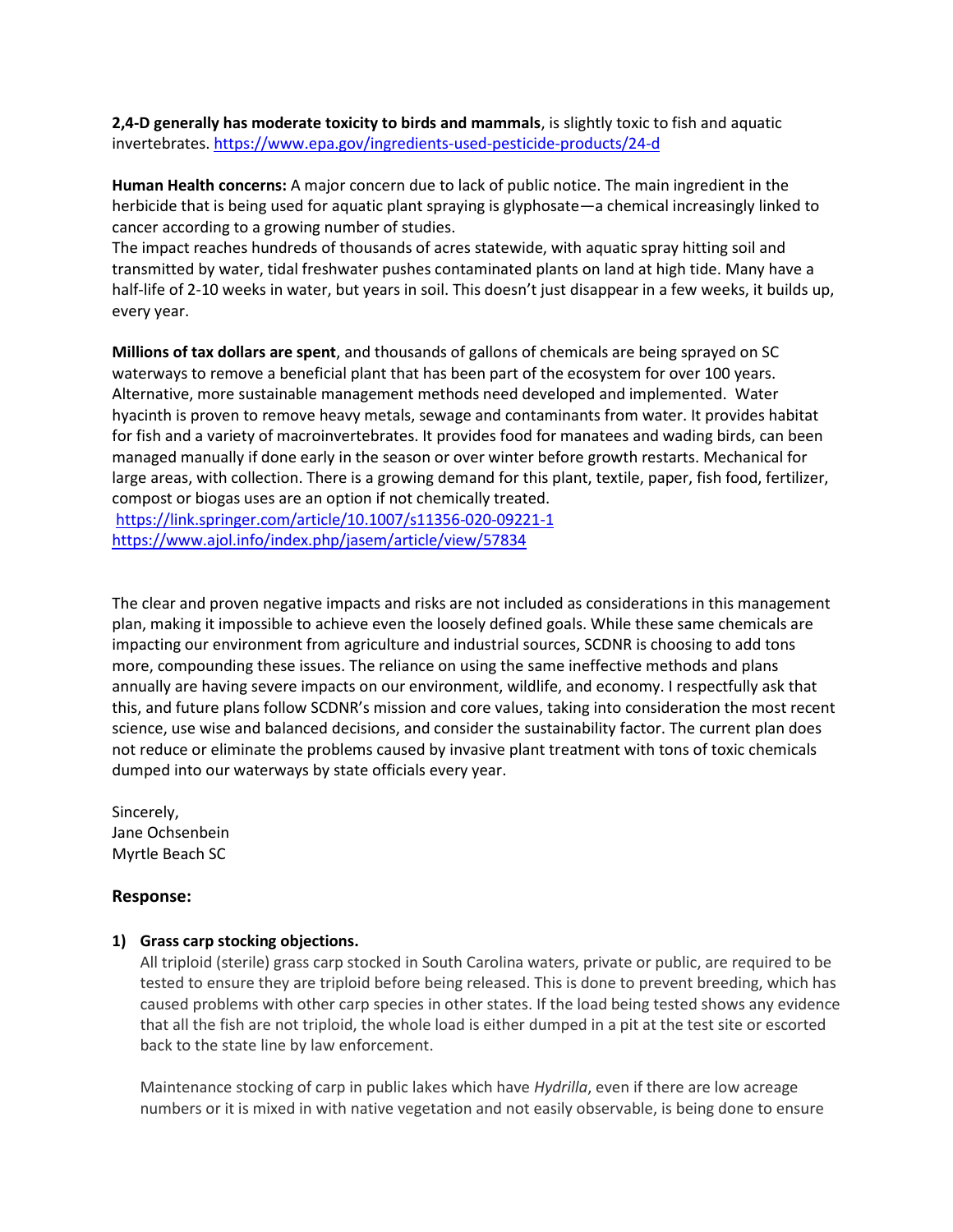those acreage numbers remain low. The turions and tubers produced by *Hydrilla* can remain dormant for several years and sprout when the conditions are right. *Hydrilla* can produce up to 6000 tubers per square meter. *Hydrilla* can grow rapidly and quickly outcompete the native vegetation. If that occurs, larger stockings of carp are needed to effectively control the *Hydrilla*. Those larger stockings tend to cause problems because the fish start eating native vegetation once they have consumed the *Hydrilla* and it is almost impossible to remove the carp once they are put in a system. By doing smaller maintenance stockings, we can ensure lower numbers of carp in each waterbody to control *Hydrilla* and limit the impact on native vegetation. Carp prefer to eat soft vegetation like *Hydrilla* and *Elodea*. They will seek those types of plants out first before they will eat most of our natives, especially the more fibrous species like water lilies and Eurasian milfoil. There is no evidence of carp eating eelgrass, which is more likely to be eaten by turtles. Carp also do not eat giant salvinia, which is why Santee Cooper wants to introduce salvinia weevils. These weevils will only eat the salvinia and are unlikely to overwinter.

The 10,000 triploid grass carp scheduled to be stocked into the Santee Cooper Lakes this year are below the mortality rate for that system. The overall number of grass carp there continues to decline. This is a continuation of the Council decision six years ago to stock 10,000 carp per year to reduce the total number of carp in the system while having yearly age classes of fish to take the place of some of the fish that die each year. Having multiple ages classes in the system takes advantage of the higher feeding rate of the younger fish, which can also get into shallow water to consume newly sprouted *Hydrilla*. This will allow the population to be diverse in age while slowly reducing the total numbers. The goal is to have multiple age classes in the system with an overall coverage of 1 triploid carp for every 5-6 surface acres. At that point, we can make small adjustments to the annual mortality stocking rate to account for any changes in the *Hydrilla* population, which is being seen mixed in with native plants across the system. This decision was more favorable than introducing hundreds of thousands of triploid carp into the system periodically as a reaction to increasing numbers of hydrilla.

Large stands of *Hydrilla* continue to be treated with selective herbicides in Lake Marion, Lake Moultrie and other lakes as needed.

### **2) Objection to treating native species.**

Native species are only treated in limited instances where water access or navigation is impeded, or water intakes are blocked. This occurs occasional statewide.

Santee Cooper treated 164 acres of vegetation in residential areas last year, but that number included two invasive species. In contrast, their hyperspectral imagery survey indicated there are 22,754 acres (14.27% coverage) of native species on their lakes, providing food and cover for fish and waterfowl. This does not account for any vegetation that was under tree cover.

One exception to this is in areas where cutgrass (aka white marsh) has taken over an area and created a monoculture which is unusable by most animals because it is extremely thick and is not a food source. In these cases, openings are created in those areas to allow other native vegetation to move back in and create a diverse habitat that will support fish and wildlife, as well as to allow access for hunters and fishermen. This type of action has been supported by the South Carolina Waterfowl Association, SCDNR, Santee Cooper and SC Chapter of Ducks Unlimited. All partners listed contributed monetarily for the Super Flats Restoration work.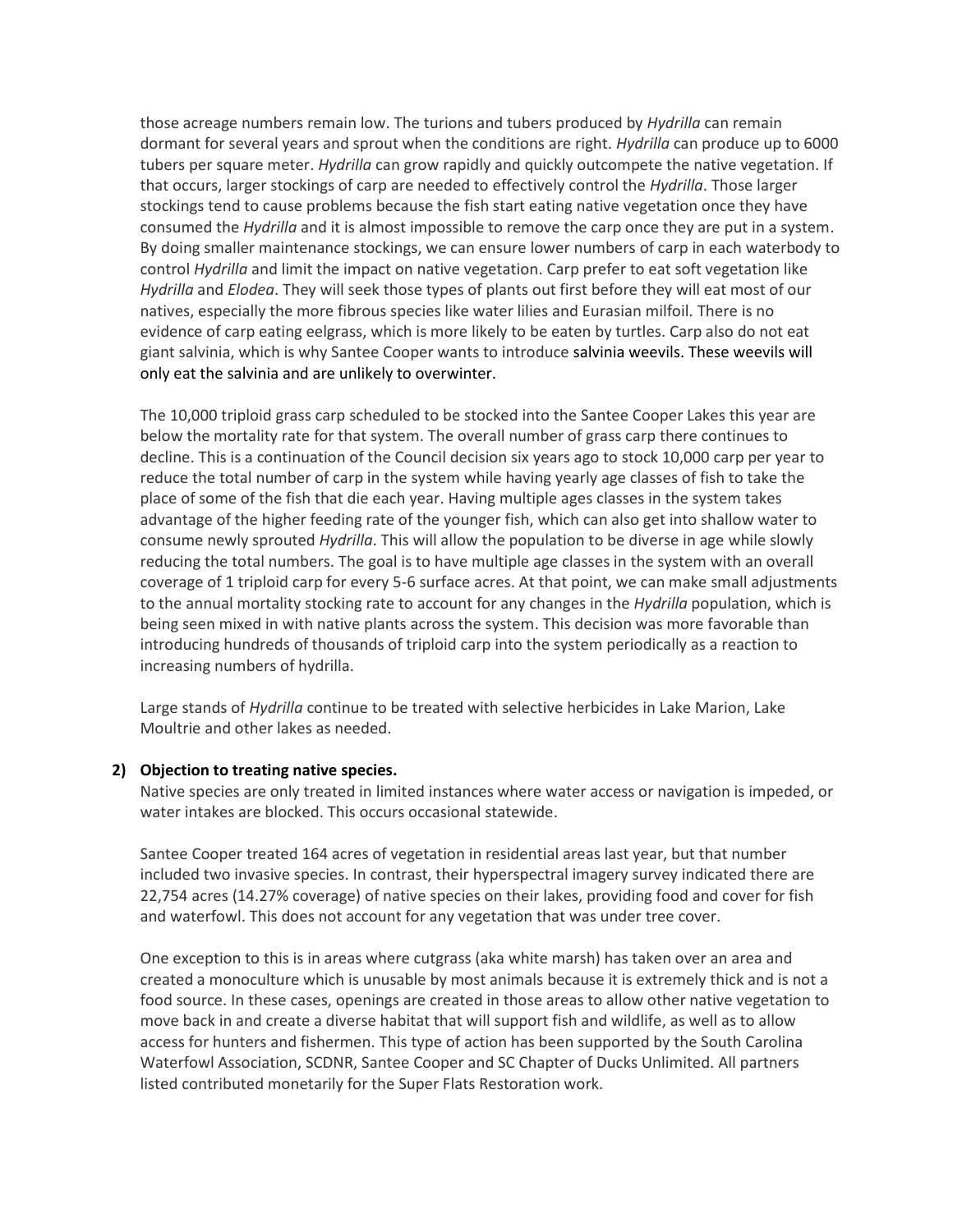Our goal is to control the invasive species and let the natives continue to grow and expand, unless they fall in the limited instances listed above. To get to this goal, an integrated management plan that includes herbicides, and biological control is needed. We do not change this goal based on how rich or influential a requestor is. We follow science in making our decisions. Santee Cooper and SCDNR have worked to expand the natives by doing plantings of native species in areas that could support it. Santee Cooper has done that the past 4 years with eelgrass, smartweed and water shield. Santee Cooper has supported waterfowl management projects on the Santee National Wildlife Refuge for many years though aerial work, donation of equipment (airboat, pumps, etc) in addition to waterfowl based projects on Lakes Marion and Moultrie for public access, including the 2022 Super Flats Restoration Project, the 2016 SCDNR Joint Cutgrass Aerial on Marion and Moultrie, the 2019 Val and Watershield Project, the 2020 Borrow Pit Project, the 2021 Watershield and Smartweed Project, and the 2021 Wood Duck Box Project. In 2022, we are planning to continue Super Flats Restoration Project, as well as start a Sparkleberry Pine Creek Project (targeting cutgrass to improve open water for waterfowl) if budget allows.

## **3) Concerns about herbicides.**

Aquatic herbicides are safer, and far less toxic than terrestrial herbicides. There are no aquatic herbicides which are classified as restricted use, as there are with terrestrial herbicides. When used properly and according to the labels, including those that are copper based, they are safe and effective. All aquatic herbicides undergo extensive research before the EPA approves them due to the sensitivity of fish and invertebrates. All herbicides are routinely reviewed by the EPA. Extensive research for health and safety to humans, animals and environment are considered before an herbicide is approved for use. Herbicide product labels are reviewed by EPA and each state's regulatory agency (Clemson University's Department of Pesticide Regulation in SC) routinely to ensure that the product labeling is correct and up to date.

There have been some claims of aquatic herbicides causing cancer, but those claims have been scientifically disproven. The newer formulations of herbicides introduced to the market in the last 10 years are even more environmentally friendly. The product ProcellaCOR SC was formulated to California registration standards, is specific to crested floating heart and *Hydrilla*, and can be utilized to specifically control those invasives without affecting many natives. ProcellaCOR is being used more often than diquat on *Hydrilla*.

Aquathol K, 2,4-D, and glyphosate were mentioned specifically in one person's comments. The first two are rarely used by DNR. Glyphosate is generally only used in the control of phragmites.

For the treatments of water hyacinth on the Waccamaw River, we use triclopyr and flumioxazin, as this does not affect the spatterdock that also grows there. We spray the herbicide on the foliage of the water hyacinth, trying to ensure that is the only thing we are spraying. There are no use restrictions after using these herbicides.

### **4) Mechanical and manual control.**

We generally do not use mechanical control because it is slow, expensive, and not selective. It tends to have lots of bycatch, including invertebrates and small fish, which is detrimental to the larger fish, as well as birds and turtles. Mechanical control methods break up vegetation and do not collect all the pieces, which can lead to the spread of the species they are trying to control. It must also be repeated on a regular basis.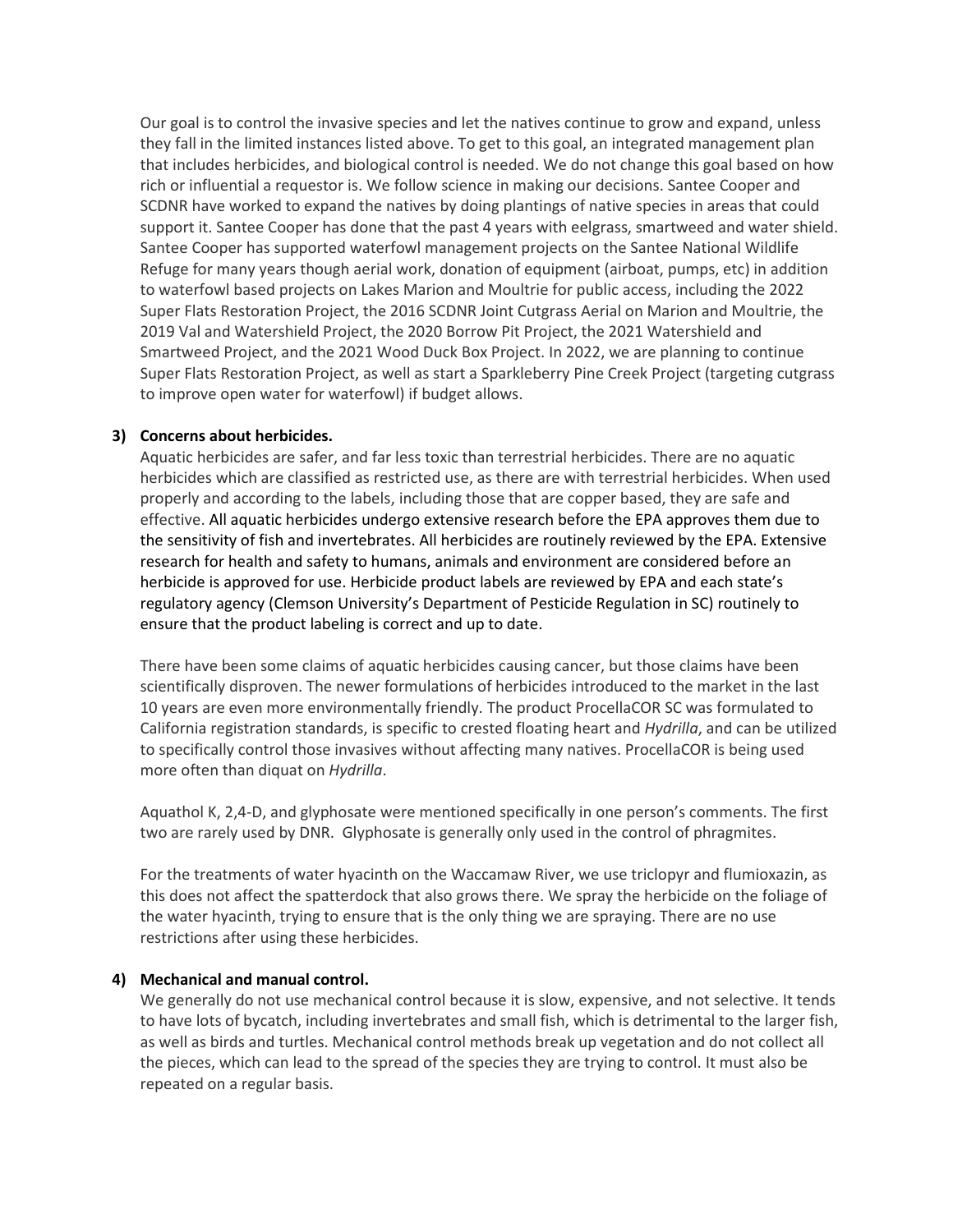Manual control is also slow and expensive, even if volunteers assist in the effort.

Neither method is effective for large infestations, as the growth rate of most of these species is faster than they can be collected.

# **5) Herbicides fuel toxic algae blooms.**

Yes, there are more Harmful Algae Blooms (HABs) in recent years. There is no proof that herbicides are the cause. The article referred to is about a study being done in Lake Erie, which talks about agricultural glyphosate and phosphorous runoff. No conclusions have been made in that study yet. In SC, there has been an increase in the number of homes, especially around lakes and rivers, and many people fertilize their lawns well beyond what is recommended on the labels. Much of this excess fertilizer ends up in our lakes and rivers, which can cause problems.

The treatment of invasive vegetation does add to the nutrient load, but when done regularly to control the smaller amounts of vegetation, it is not significant enough to degrade the environment.

## **6) No public notice.**

Public notice is required if there are any restrictions to drinking, irrigation, swimming or fishing. The herbicides being used most of the time do not have any of those restrictions. Notice has been given to some recreational businesses as a courtesy, so they may adjust their schedules if they wish to. Unfortunately, scheduling the contractors is sometimes on short notice.

We instruct our contactors to avoid contact with anyone who is paddling or fishing along the edges of the areas we are treating, but we also try to get ahead of them and ask those individuals to move so the contractors can do their work.

### **7) Dead vegetation is unsightly.**

Yes, it can be. It can also be used to educate people on the hazards of invasive vegetation, which can make creeks, back waters, and shallow waters impassible. If left unchecked for too long, floating vegetation can cause navigation issues in the main river channels as well.

### **8) Treatments done during peak water use season.**

Herbicide treatments are most effective while the plants are actively growing, which is also peak water use season. That is unavoidable.

# **9) Plan availability and comments.**

Each year the draft plan is available for public comment for at least 30 days on DNR's website. Once the annual plan is finalized and approved, it is added to DNR's website as a final plan.

# **10) Plan is vague in direction and goals and focused on herbicides.**

The plan notes the vegetation that has been observed in each waterbody as well as options for controlling the vegetation. Since the growth patterns, species types and numbers vary by year based on environmental conditions, we try to allow for as many options as possible to control the vegetation without having to come back to the Council in the middle of the year to get approval to make adjustments which may be time sensitive.